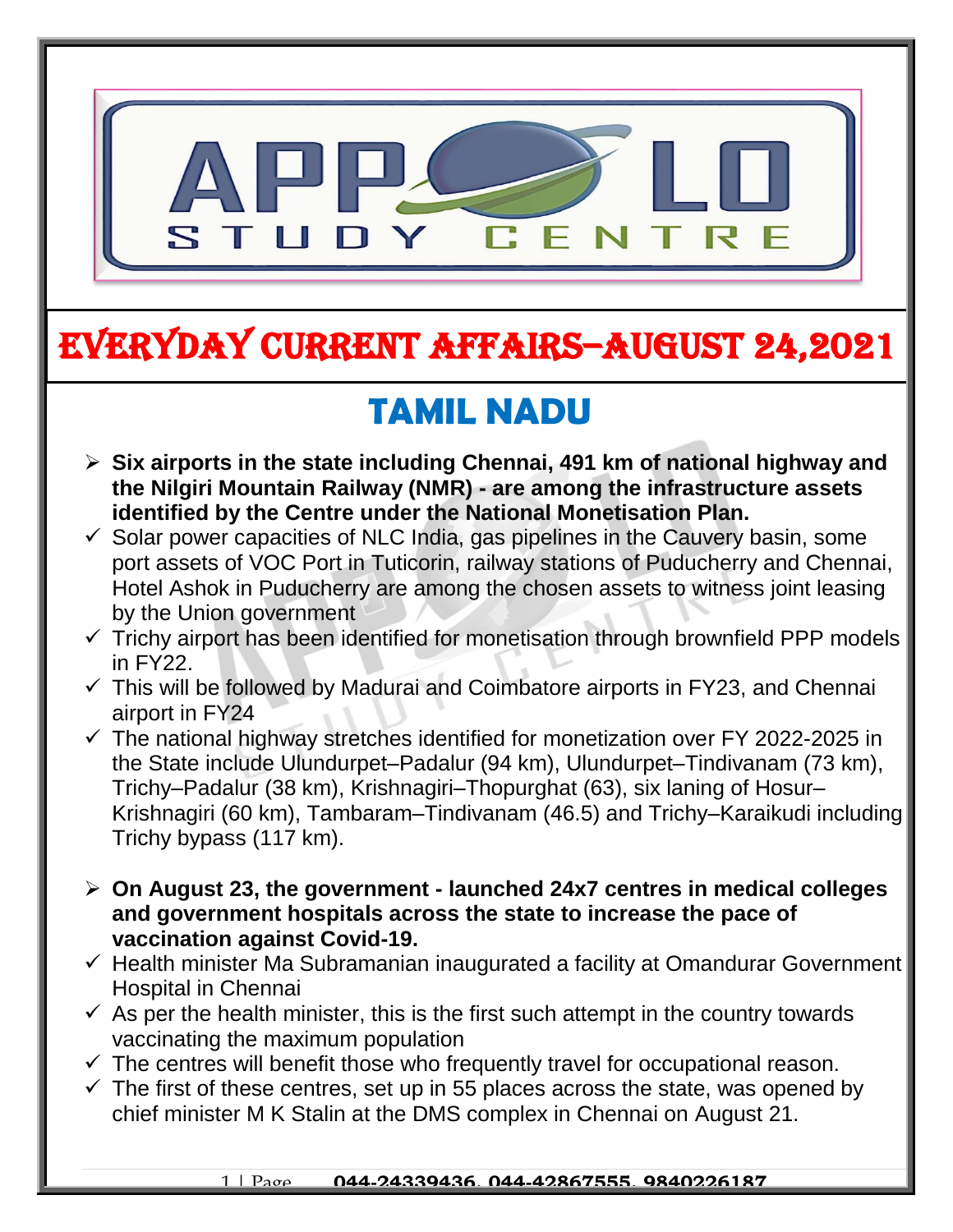- $\checkmark$  Besides 36 government medical college hospitals, district headquarter hospitals have also been integrated under the special drive.
- $\checkmark$  In Coimbatore, such centres have been opened in 10 places including Coimbatore Medical College and Hospital (CMCH) and ESI hospital.
- $\checkmark$  In Trichy, the centre was inaugurated in Mahatma Gandhi Memorial Government hospital
- $\checkmark$  In Madurai, the Government Rajaji Hospital Covid-19 vaccination centre was made functional at a nearby school.
- $\checkmark$  It is among the largest Covid-19 vaccination centres in the state and also has vaccinated the highest number of beneficiaries in a single centre in the state.

### **NATIONAL**

 **On August 23, Finance minister Nirmala Sitharaman - launched a four-year road map for a Rs.6-lakh-crore asset monetisation plan.** 



- $\checkmark$  The National Monetisation Pipeline (NMP) lists out the government's infrastructure assets to be sold over the next four years
- $\checkmark$  The plan includes mostly brownfield assets of central ministries and public sector entities across roads, railways and power.
- $\checkmark$  It also includes infrastructure assets, including national highways, passenger trains, railway stations, airports, roads, stadiums and power grid pipelines
- $\checkmark$  According to the Finance Minister, the plan only involves brownfield projects and not land
- $\checkmark$  The Minister also promised to give incentives to states for undertaking disinvestment and asset monetization and outlined a three-point plan.
- $\checkmark$  The FM, in the 2021-22 Budget speech, had announced the launch of asset monetisation programme as a funding mechanism for greater infrastructure spending.
- $\checkmark$  The government has already announced a Rs 100-lakh-crore national infrastructure pipeline.
- $\checkmark$  The national asset monetisation pipeline has been developed by NITI Aayog, in consultation with infrastructure ministries.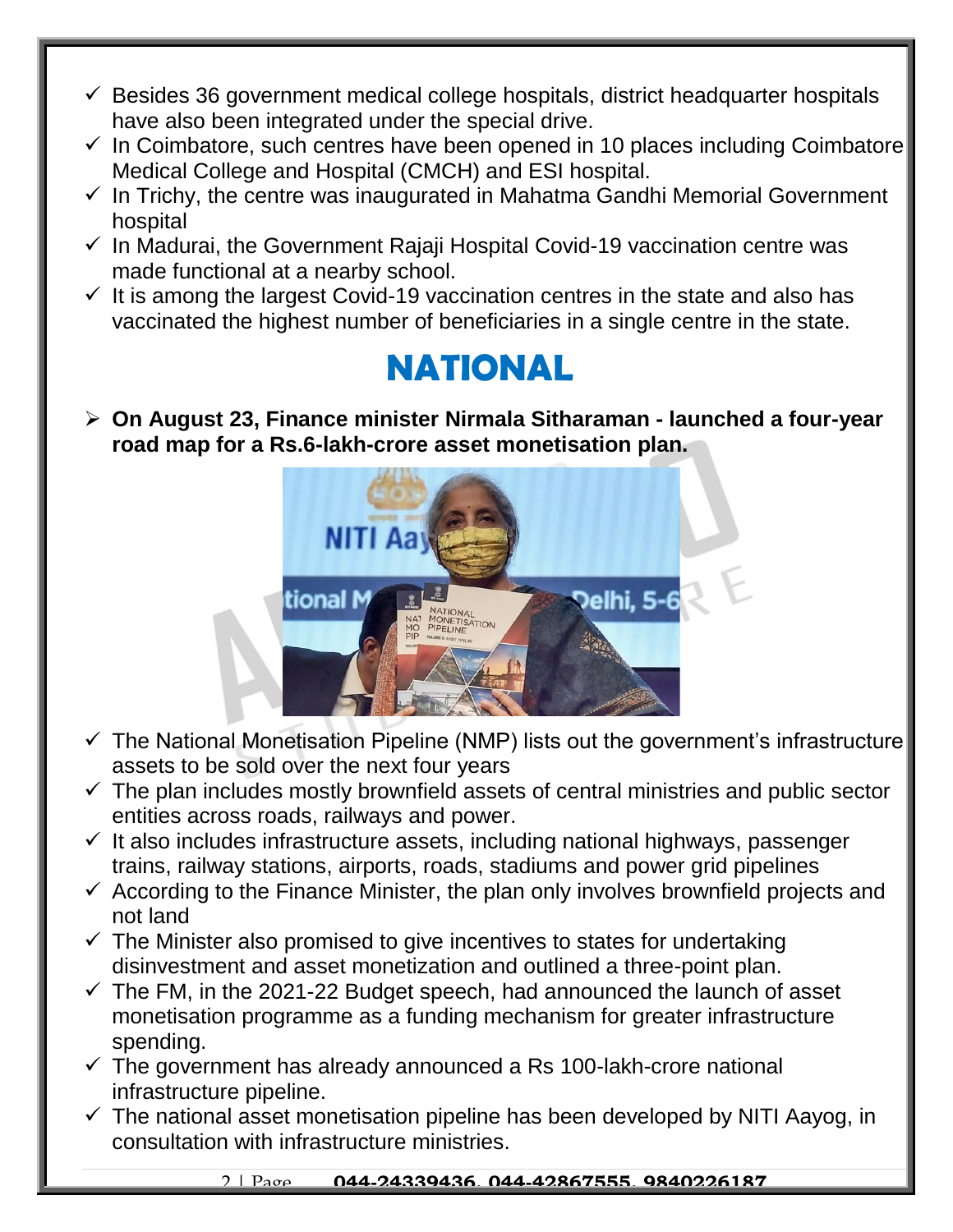

- $\checkmark$  The assets include roads and highways, pipelines, power transmission lines, telecom towers, railways station re-development, private trains, tracks, goods sheds, dedicated freight corridor, 15 railways stadiums, 25 airports, 31 projects in nine major ports, 160 projects in coal mining, 761 mineral mining blocks, two national stadia, re-development of colonies and hospitality assets
- $\checkmark$  There are over 20 asset classes across 12 ministries, which have been identified for the pipeline and these are brownfield de-risked assets, which will be offered for private investment.
- $\checkmark$  Railway is the second biggest sector, after road, identified in the ambitious national monetisation plan
- $\checkmark$  A total of 400 stations, 90 passenger trains, railway stadiums and colonies, and the famed Konkan and hill railways are among the assets identified by the government for monetisation
- $\checkmark$  Railway assets would contribute 26% of the Rs 6 lakh crore National Monetisation Pipeline (NMP).
- $\checkmark$  The government has announced plans to monetise the iconic Jawaharlal Nehru (JLN) Stadium in the national capital along with another national stadium and two regional centres
- $\checkmark$  States, which raise money through disinvestment of state PSUs or give up control, will be given an equal amount by the Centre.
- $\checkmark$  The states will be incentivised to monetise public sector assets, with 30 to 100% interest-free loan assistance, depending on the monetisation mode.

#### **DEFENCE**

 **The Indian Navy's Talwar-class frigate, INS Tabar - took part in exercises with the British Royal Navy recently in the English Channel**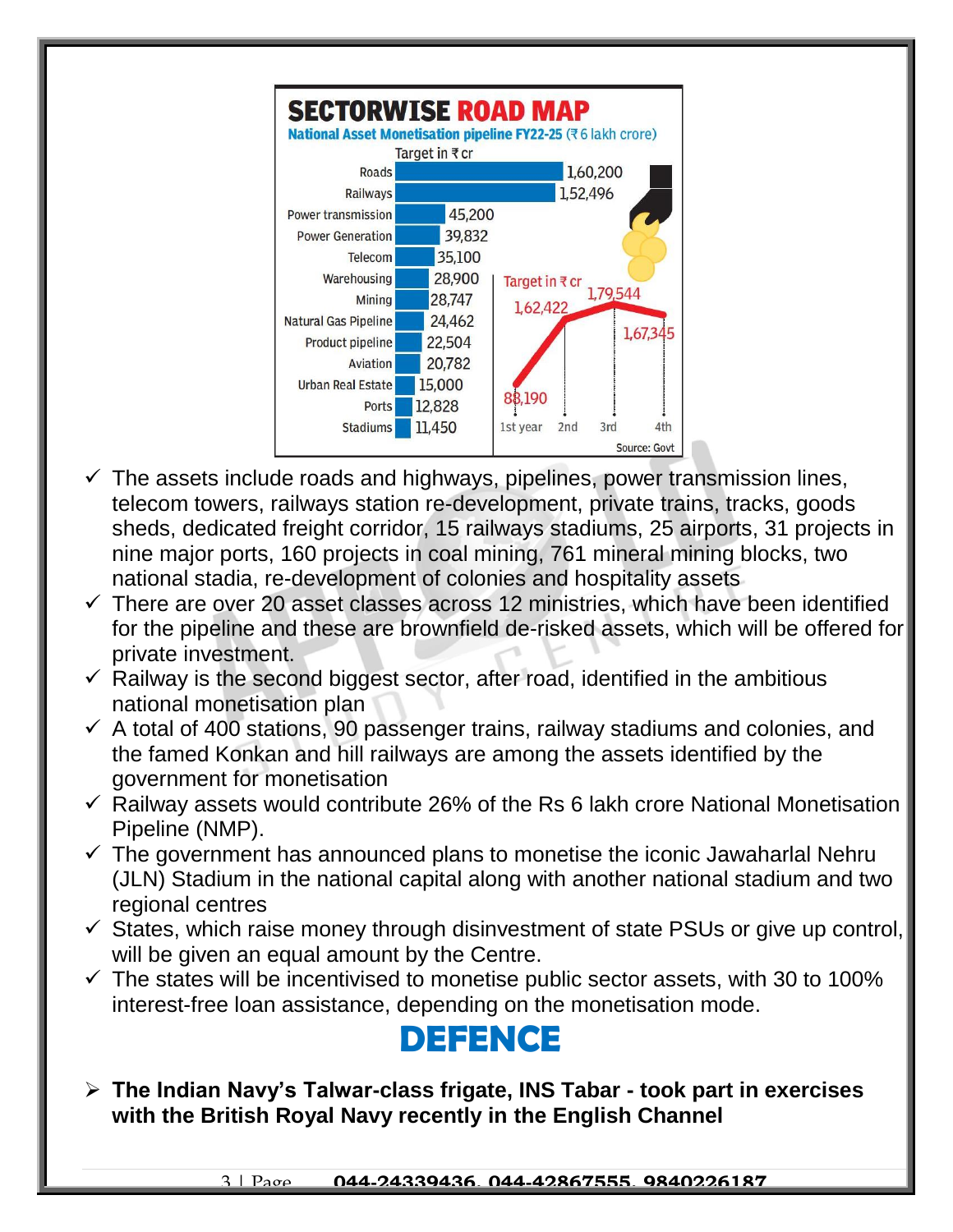

- $\checkmark$  The annual bilateral exercise Konkan 2021 was conducted with the Royal Navy's Type 23 frigate HMS Westminster off Portsmouth.
- $\checkmark$  The exercise included the participation of integral helicopters of the two ships and the Falcon Electronic Warfare aircraft.
- $\checkmark$  This exercise provides a platform for the Navies to periodically conduct exercise at sea and in harbour in order to build interoperability and share best practices.
- $\checkmark$  A wide range of exercises including co-ordinated anti-submarine procedures, firing drills, combined maritime picture compilation, combat formation manoeuvring and replenishment at sea were conducted.
- $\checkmark$  On entering the harbour, the Final Planning Conference for Exercise Konkan 2021 was held in non-contact form between the Ops Teams of Tabar and Westminster.
- $\checkmark$  The INS Tabar warship is part of the Western Fleet of the Indian Navy
- $\checkmark$  It set sail from Mumbai in early June and has conducted exercises in Russia and Italy en route to the UK and is expected back in India by next month.
- $\checkmark$  The bilateral Konkan exercise started in 2004.

### **APPOINTMENTS**

 **Senior bureaucrat Apurva Chandra - took charge as information and broadcasting secretary on August 23.** 



 $\checkmark$  Chandra, a 1988-batch IAS officer of the Maharashtra cadre, also served as secretary in the Union labour and employment ministry